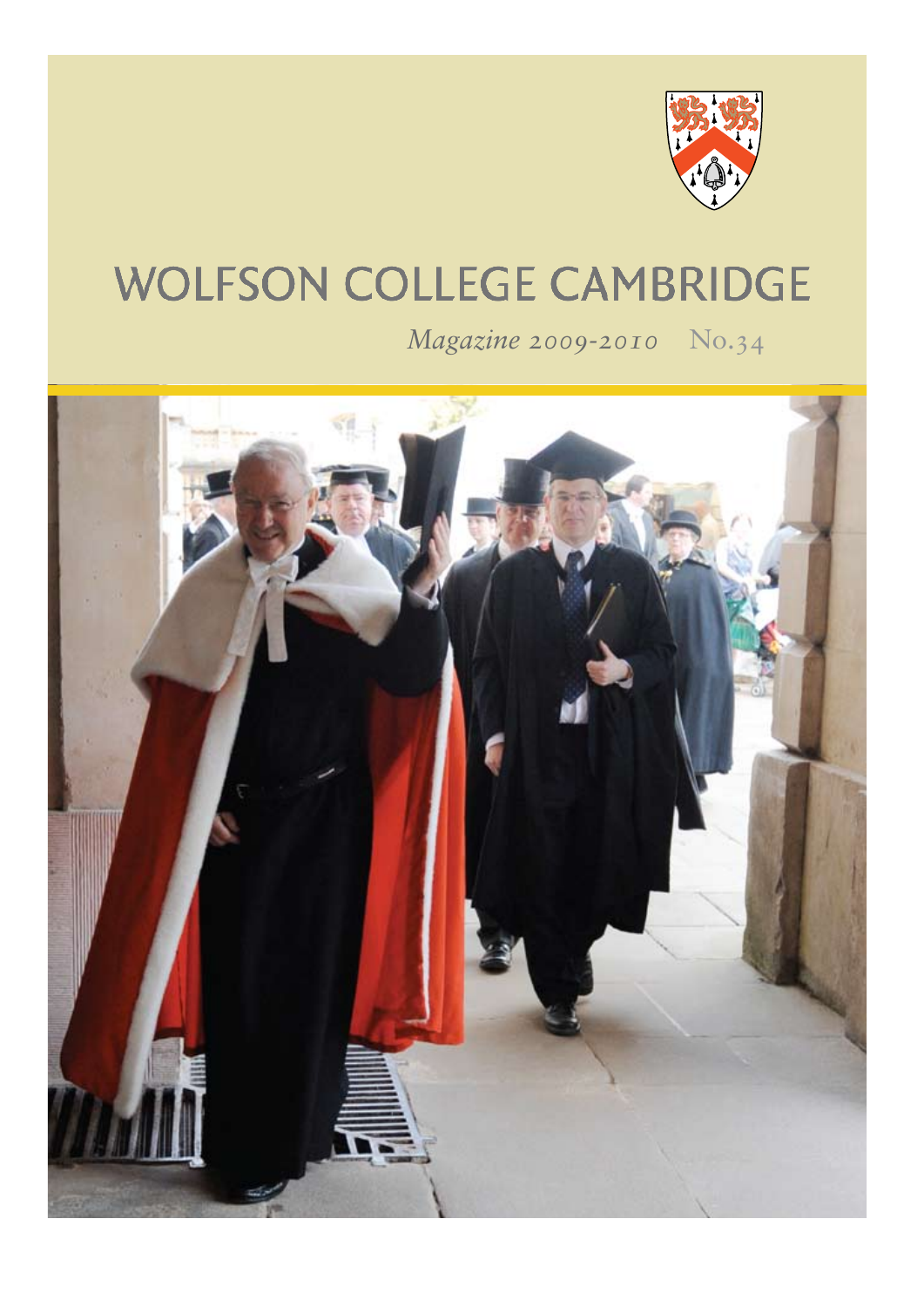Published in 2010 by Wolfson College Cambridge Barton Road, Cambridge CB3 9BB

© Wolfson College 2010

Compiled and edited by Conrad Guettler

Cover photographs: Gordon Johnson by Jet Photographic Pheasant in the East Court by Saman Fahimi



*The Kindersley Stone marks the Selwyn Gardens entrance to the College*

As in previous years this magazine is printed on environmentally friendly paper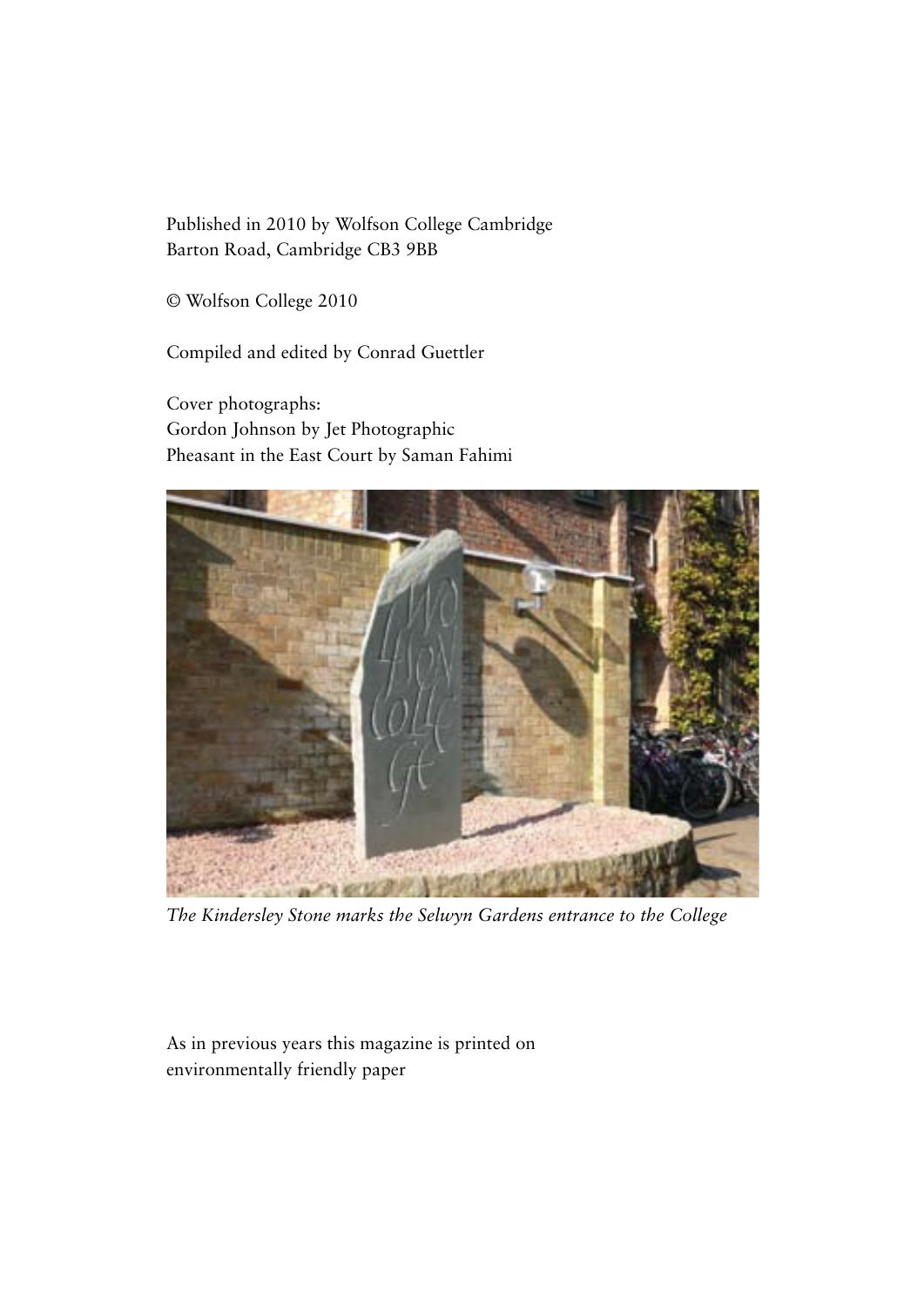## Through the Lens

*Alan Marcus, Visiting Fellow Lent Term 2010*



Taking the long walk from the entrance of the New Jewish Cemetery in the Žižkov district of Prague, to the site of Franz Kafka's grave on a frosty January morning, one is struck by the immense sense of space the grounds occupy. The cemetery is evidence of a once significant population of Czech Jews. While Kafka died in 1924, a plaque below his tall gravestone lists the names of his three sisters, Gabriele, Valerie and Ottilie, who perished in the camps after being transported by the Nazis to the Łódź Ghetto, Theresienstadt and Auschwitz in 1942-1943. Prague features the oldest functioning synagogue in Europe, Staronová synagoga,

dating from 1270, and Europe's oldest Jewish cemetery, Starý židovský hřbitov, near the heart of the city. Yet, as a consequence of the Holocaust, Prague's remaining Jewish community now numbers only some 1,400. I came to the city to make a film in Josefov, the former Jewish quarter, and its prominent sacred spaces that have been transfigured by the banality of mass tourism. The resulting film, *The Cemetery* (2010), is one of four 30-minute practice-as-research experimental works that together with a collection of writings comprise the project, *In Time of Place* (*www.abdn.ac.uk/timeofplace*). The four-year study, which has received primary funding from the Carnegie Trust, explores sites associated with Jewish identity and the Holocaust in Prague, Venice, Dachau and Boston.

During my period as a Visiting Fellow at Wolfson College and CRASSH (Centre for Research in the Arts, Social Sciences and Humanities) for the Lent term 2010, I gave talks on another of the films in the series that looks at contemporary Dachau, *In Place of Death* (2008), at the Architecture Department, the Divinity School and at CRASSH. The film grew out of a video installation piece, *Beautiful Dachau* (2006), which received its first showing at an avant-garde exhibition in Madison, Wisconsin. The film's title was prompted by a tourism poster on a bus shelter outside the camp's entrance, which read: 'Beautiful Dachau: things to see and do'. The jarring slogan immediately speaks to the challenge facing the picturesque Bavarian town of Dachau, with a population of over 40,000, in its attempt to rebrand itself as a place of culture and remembrance. Seventy years of stigmatisation have followed from Himmler's choice of the town as the location for the Nazis' first state concentration camp in 1933, shortly after they came to power. As discussed in writings on the subject (*Visualizing the City*, Routledge, 2007), the video installation and film seek to suture the relationship between Dachau the camp, Dachau the town and the city of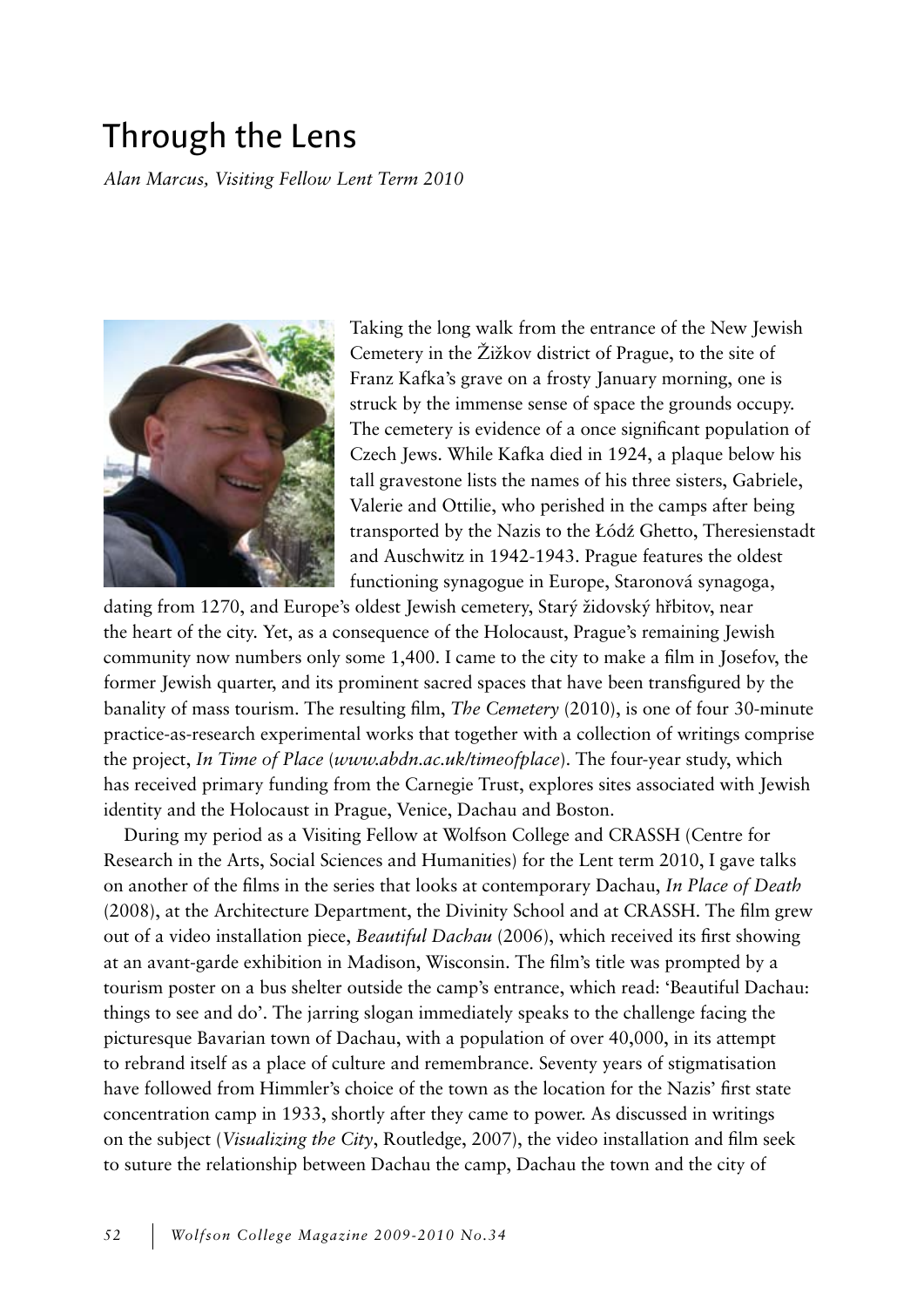Munich of which it is a suburb. In a place of death surrounded still by guard towers and barbed wire, there are now over 600,000 tourists visiting each year. Another large section of the former SS grounds now forms the Dachau Golf club and its fairways, and the main compound, with its original SS training academy, headquarters and villas, is occupied by the Bavarian riot police. In my work, I consider how these post-war redefinitions of space contribute to our understanding of the evolving status of an iconic place that symbolized fear, brutality and mass murder.

As a music student in Munich in the mid-1970s, I thoroughly enjoyed getting to know the city, though was unaware that nearby Dachau was the mother camp and transit hub for some 120 sub-camps dispersed throughout Munich and its environs. The question thus arises, what if Munich was known as Konzentrationslager (KZ) Munich, rather than the focus being placed almost exclusively on KZ Dachau for the dense web of camps? Arguably, we would think about cosmopolitan Munich in very different terms today. In fact, Dachau was formerly known principally as an artist colony and the summer home of the Bavarian Royal family. The main road and umbilical cord which links the two towns is still called Dachauerstrasse, which ends in the centre of Munich at the main train station. The project investigates some of these issues of identity and social engagement. Without using archival footage, narration or conventional interviews, the film attempts to offer an observational study of contemporary Dachau, viewing the interactions of tourists and other users, as they pose for pictures in front of the 'Arbeit Macht Frei' gate or the crematorium's ovens. Rather than present conventional forms of documentary narrative signposting, the film relies on shot selection, visual and aural juxtaposition and metaphor to convey meaning. In the last four years, *Beautiful Dachau* and *In Place of Death* have received over two-dozen screenings associated with conference keynotes and invited talks at Harvard, Princeton, Cambridge and other universities, before colleagues



working in film and visual culture, visual anthropology, history, memory studies, architecture and urban studies and Jewish and Holocaust Studies.

Another of the films in the *In Time of Place* series, *The Ghetto* (2009), was screened this year at a conference on *Mapping and Memory* at the University of Liverpool and a *Creative Conflicts* conference held at the University of Dundee. *The Ghetto* was filmed in the historic Jewish quarter of Venice, where the word 'ghetto' is commonly thought to have *The entrance gate at Dachau* **originated from.** In a locale which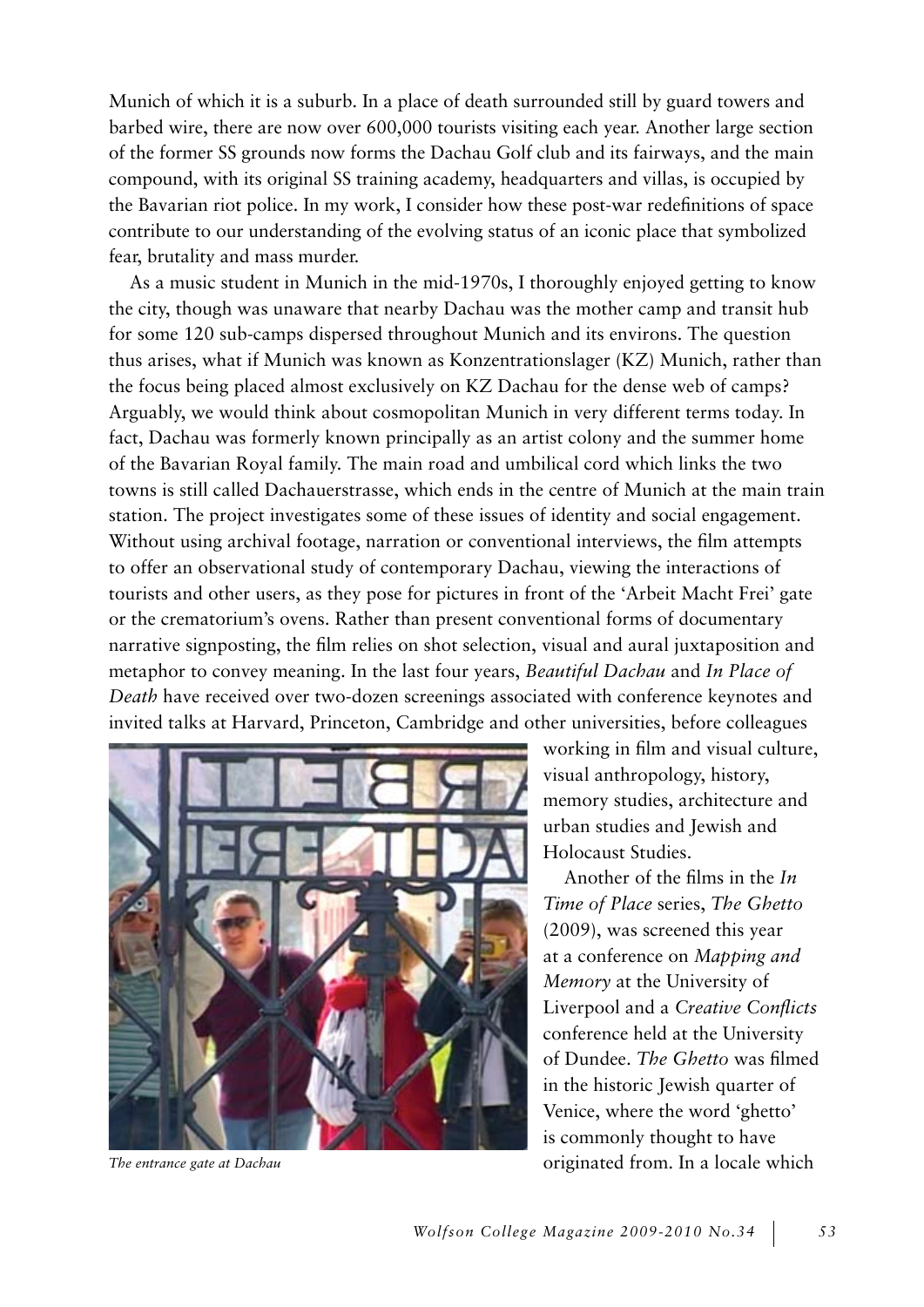had a high urban density and where the Jews were forced to live behind gates watched over by Christian guards, the Jewish population has decreased considerably, totalling around 440 for the whole of Venice. The main square, Campo de Ghetto Nuovo, features two Holocaust memorials, a reminder of those who were rounded up in 1943-1944 and transported to the death camps, including Chief Rabbi Adolfo Ottolenghi. Only eight of them survived to return to Venice. As the film reveals, while the five synagogues and various Jewish shops and establishments remain, the palpable absence of Jews is contrasted with a square often filled with people. These are predominantly tourists and non-Jewish local inhabitants, who are drawn to the square because of its size and popularity as an impromptu playground for children. Other readily identifiable users are the contingent of police patrolling the square's perimeter, gondoliers, and a Hasidic group, the Chabad-Lubavitch, who have opened a kosher restaurant, a headquarters and a religious school. The film examines the layers and interactions of the different users as the day progresses, and how their presence alters our perception of this historic space.

During the course of my background research, which has included time spent at Yad Vashem in Jerusalem, the National Holocaust Museum archives in Washington and conducting interviews with survivors such as Nobel Laureate Elie Wiesel, I have become increasingly interested in the intertwined functions of memory and memorialisation. Since the founding of the Washington Holocaust Museum in 1993, whose library and archives are impressively comprehensive and researcher-friendly, Holocaust memorials have been created in most large American cities, and many smaller ones. How are we to interpret this phenomenon, coming at a time when fewer and fewer survivors remain? Clearly one of the reasons is to educate younger generations, and it has become an acceptable way of providing a surrogate visible grave for those whose lives disappeared up the chimneys of Chelmno, Sobibór, Majdanek and other extermination camps. To address this question, I selected the New England Holocaust Memorial in Boston as the subject of the fourth film in the series. The memorial is a striking and interactive structure consisting of six tall glass columns with steam rising up, engraved with millions of numbers, designed by San Francisco-based architect Stanley Saitowitz. Of particular relevance is the memorial's unlikely location on a large traffic island, with six lanes of busy traffic on one side, and a dozen restaurants and bars on the other, including one which claims to be the oldest tavern in America, and another the oldest restaurant in the country. Yet, this location is also strategically placed on Boston's 'Freedom Trail', though not included formally with the historic revolution-era sites that dot the trail. It also sits across from City Hall and the old Faneuil Hall – the site of key meetings of rebellion leading to America's independence from British rule. *The Memorial* (2010) contextualizes the site's symbolic significance in juxtaposition to Boston's other memorials, and documents tourists' and other users' interactions with the site.

My time as a Visiting Fellow also reconnected me in a tangible way with the marvellous four years I spent undertaking a different area of work at the Scott Polar Research Institute and Clare College, when I conducted research in four Inuit communities in the Canadian Arctic, leading to an MPhil and PhD, and the publications, *Out in the Cold*